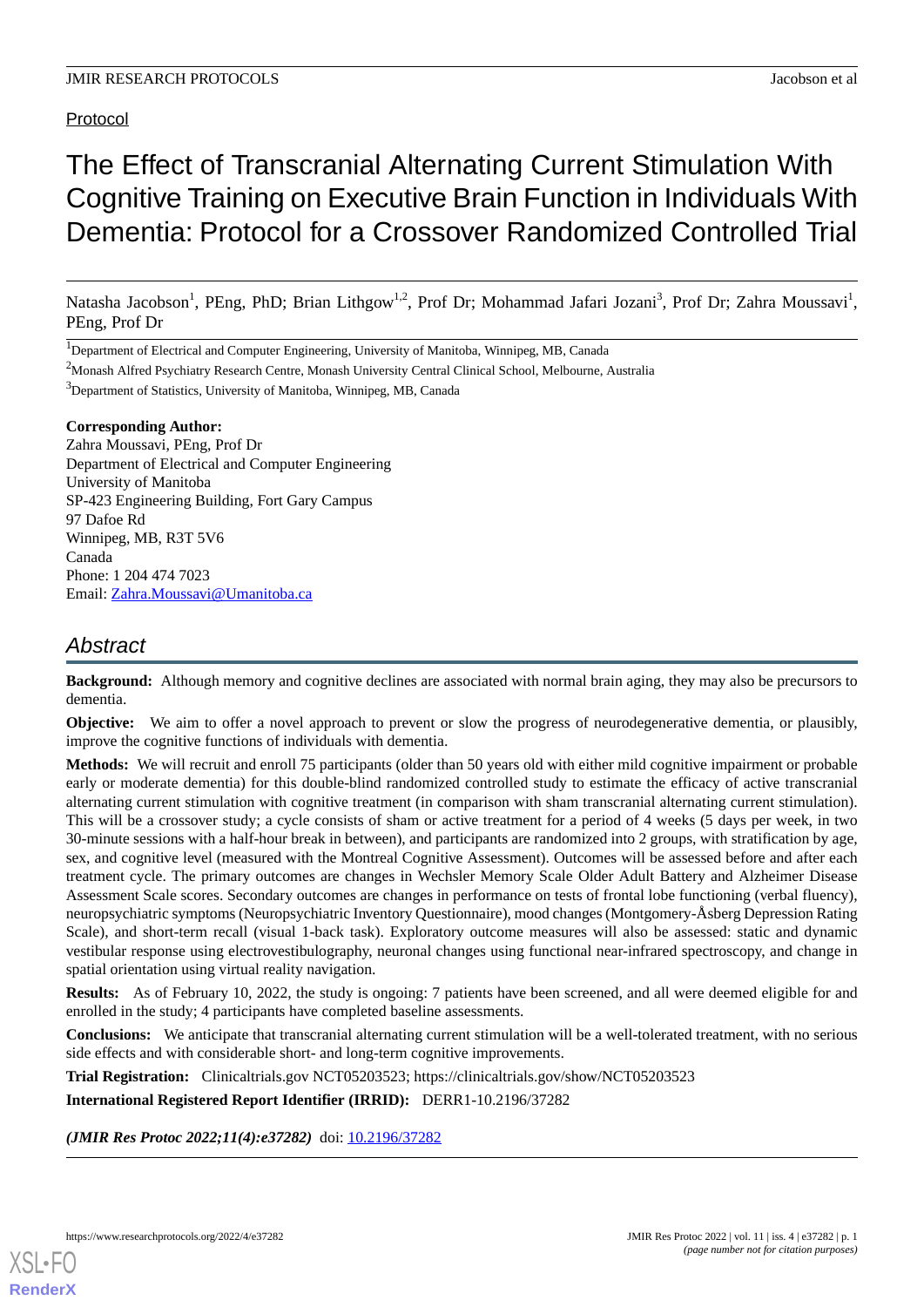#### **KEYWORDS**

transcranial alternating current stimulation; Alzheimer disease; cognitive impairment; double blind; treatment; placebo-controlled; randomized; crossover; dementia; cognitive

# *Introduction*

#### **Background**

Due to medical advancements and healthier lifestyles, lifespans are increasing. However, as longevity increases, cognitive abilities such as executive function, memory, reasoning, and processing speed deteriorate [[1\]](#page-6-0). While deterioration may be part of normal aging [[2\]](#page-6-1), declines in cognitive function or associative and spatial memories can also be precursors to dementia [\[3\]](#page-6-2). There is currently no cure for dementia, however, there is hope that the onset of the disease can be delayed, or its progression slowed, by living a brain-healthy lifestyle. This hope is based on brain neuroplasticity, as well as individuals' cognitive reserves [\[4](#page-6-3)]. It has been suggested that constructing a cognitive "reserve capacity" [\[5](#page-6-4)] can help seniors to maintain cognitive function, which was later supported by neuroimaging studies that showed increased contralateral hemispheric activity in right frontal regions for both working memory [[6\]](#page-6-5) and episodic memory [[7](#page-6-6)] in aging populations.

Recently, many interventions and studies [\[8](#page-6-7)-[10\]](#page-6-8) have reportedly demonstrated cognitive improvement in older adults from cognitive training (brain exercises or brain games), if they are used frequently and regularly; however, cognitive improvements were largely observed in the same tasks, with minimal far-transfer effects being observed. A 2018 study with 72 participants (20 to 62 years) showed evidence against transferable gains from cognitive function training that consisted of spatial training and working memory tasks [\[11](#page-6-9)]. However, in almost all studies that have considered the effect of brain exercises on the cognitive function of adults and older adults, participants performed their exercises without a trainer [\[8](#page-6-7),[11\]](#page-6-9). Conversely, significant cognitive improvement in individuals with mild or moderate dementia has been demonstrated when they participated in daily brain exercises in a regimented, structured learning environment with the help of a tutor, and improvements transferred to their daily life beyond the practiced exercises as the outcome measures were independent of the practiced tasks [[9](#page-6-10),[12](#page-6-11)[-14](#page-6-12)].

The application of transcranial alternating current stimulation—an external oscillating electrical field that induces cortical activity—either in addition to or independent of brain exercises, on cognition has been explored. It is a relatively inexpensive, easy to administer, and safe tool for noninvasive brain stimulation. Transcranial alternating current stimulation has been demonstrated to both modulate and entrain the ongoing network oscillations in a frequency-specific manner [\[15](#page-6-13)], by using appropriate stimulation parameters (ie, frequency, intensity, duration, and anatomical location) to manipulate the phase, the rhythm, and the power of neural oscillations, through in vitro and in vivo experiments [[16\]](#page-6-14). Because it operates in a frequency- and phase-specific manner, which offers the possibility to demonstrate causal relations between oscillations and behavior [[17](#page-6-15)[,18](#page-7-0)], interest in transcranial alternating current

stimulation has significantly increased in the past decade. Furthermore, the therapeutic potential of transcranial alternating current stimulation has led many researchers to study its applicability as a treatment option for numerous neurological and psychological disorders [\[14](#page-6-12),[18,](#page-7-0)[19](#page-7-1)]. However, there has been little investigation into the potential effect of transcranial alternating current stimulation on older adults with cognitive impairments associated with dementia. Moreover, much of the research on transcranial alternating current stimulation involves testing participants' cognitive performance during or immediately after stimulation sessions.

In a recent pilot study  $[14]$  $[14]$ , we demonstrated that the addition of transcranial alternating current stimulation to a cognitive training program improved participants' working memory, and improvements remained for a longer period after the intervention; however, there were several shortcomings in this study. Aside from having a limited sample size, the main shortcoming was that placebo effect was not analyzed. We aim to address shortcomings by employing a better study design to investigate the efficacy of combined transcranial alternating current stimulation and cognitive training on the dementia population (Clinicaltrials.gov NCT05203523).

#### **Objective**

We aim to investigate the effect of transcranial alternating current stimulation when paired with simultaneous cognitive training on the cognitive status of the dementia population as well as the predictability of participant responses to active transcranial alternating current stimulation at baseline.

#### **Hypotheses**

We hypothesize that (1) better cognitive performance will be evident for patients' active treatment periods compared with those from the sham periods; (2) in both groups, statistically significant improvement in cognitive performance will be evident immediately postintervention compared with baseline, and (3) a statistically significant difference in cognitive improvement will be found between the active and sham transcranial alternating current stimulation groups.

# *Methods*

#### **Experimental Design**

This is a randomized, crossover, double-blind, placebo-controlled study. Participants with cognitive impairments are recruited at 1 of 2 sites (Manitoba and Alberta) and randomized into 2 groups, with stratification by age, sex, and cognitive level (measured with Montreal Cognitive Assessment [[20\]](#page-7-2)) for randomization. Group 1 participants receive active transcranial alternating current stimulation simultaneously with cognitive exercises. Group 2 participants receive sham transcranial alternating current stimulation simultaneously with cognitive exercises. Participants who cannot tolerate the application of transcranial alternating current stimulation and focus on the cognitive exercises at the same

[XSL](http://www.w3.org/Style/XSL)•FO **[RenderX](http://www.renderx.com/)**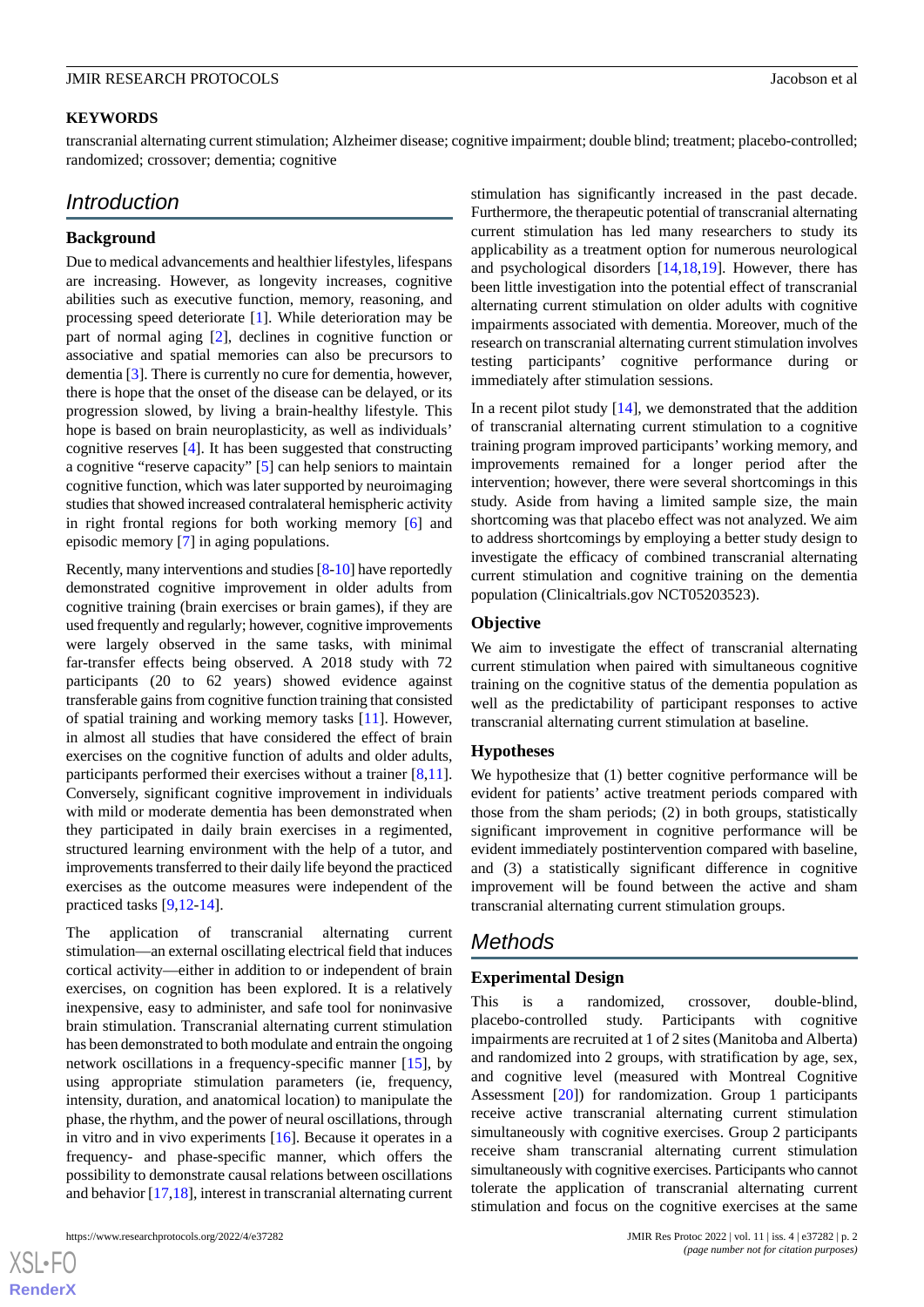time are enrolled in a third group, in which they only receive cognitive exercises but otherwise follow the same protocol as those in group 1 and group 2. The outcomes of group 3 will be analyzed separately. Standard cognitive assessments are performed before and after treatment, as well as at a scheduled follow-up visit 3 months postintervention. Both participants and assessors remain blind to the type of treatment (active versus placebo) until the end of the study.

#### **Recruitment**

Approximately 75 patients with either mild cognitive impairment or probable early or moderate dementia, excluding Parkinsonian dementia, as confirmed by their treating physician will be recruited and tested over the course of this study. Participants are recruited from volunteers or doctor referrals.

Participant eligibility is confirmed in-person using the Montreal Cognitive Assessment, to assess the severity of dementia, and the Montgomery-Åsberg Depression Rating Scale, to assess for comorbid depression. Inclusion criteria are (all must be met): age between 50 and 95 years old; Montreal Cognitive Assessment score between 5 and 24; and the ability to read, write, and speak English fluently.

<span id="page-2-0"></span>The exclusion criteria are diagnosis of Parkinson, Parkinsonian dementia, Huntington disease, speech-significant aphasia, intellectual disability, major depression or anxiety, bipolar disorder, schizophrenia, or any other major mood disorder; a history of epileptic seizures or epilepsy; inability to adequately

communicate in English; vision or hearing that is sufficiently impaired to affect performance in cognitive tests; current substance abuse disorder; current participation in another therapeutic study for dementia; or a plan to change medication during the study period.

After the initial screening process and before randomization (Proc Plan, version 9.4; SAS Institute), participant tolerance to transcranial alternating current stimulation is tested with a 1-minute application as they focus on a cognitive exercise. If the participant cannot tolerate the application of transcranial alternating current stimulation, they are offered a chance to participate in the study as part of group 3. If they can tolerate the transcranial alternating current stimulation, they are randomized into either group 1 or group 2.

Prior to study participation, all patients and their primary caregivers are required to sign an informed consent form approved by the ethics board of each site of the study.

#### **Randomization**

Using stratified block randomization (block size of 6) [[21\]](#page-7-3), participants are assigned into 1 of the 2 equal-size age-, sex-, and severity-matched groups: group 1 and group 2 ([Table 1\)](#page-2-0). Balanced randomization is applied within each block, such that 3 participants receive the active transcranial alternating current stimulation treatment and the rest receive the sham treatment. This randomization procedure is used to avoid bias in statistical analyses comparing the 2 groups.

| Block number   | Factor      |        |                                                |
|----------------|-------------|--------|------------------------------------------------|
|                | Age (years) | Sex    | Severity (Montreal Cognitive Assessment score) |
|                | $\geq 70$   | Female | $\geq$ 18                                      |
| 2              | $\geq 70$   | Female | < 18                                           |
| 3              | $\geq 70$   | Male   | $\geq$ 18                                      |
| $\overline{4}$ | $\geq 70$   | Male   | < 18                                           |
| 5              | <70         | Female | $\geq$ 18                                      |
| 6              | <70         | Female | < 18                                           |
| 7              | <70         | Male   | $\geq$ 18                                      |
| 8              | <70         | Male   | < 18                                           |

**Table 1.** Stratified blocks using 2 levels for 3 factors.

# **Treatment Protocol**

Training for all groups occurs in-person over the course of 4 weeks, 5 days per week (excluding weekends); there is an 8-week wash-out period prior to group crossover. On each day, participants attend two 30-minute training sessions using an

app (MindTriggers) with a 30-minute break in between. Assessments occur at baseline (week 0), postintervention (weeks 5 and 11), at a follow-up (week 16), and at a long-term follow-up (week 27). Assessment at week 11 is considered to be baseline for the second cycle. No crossover occurs for participants assigned to group 3 ([Figure 1](#page-3-0)).

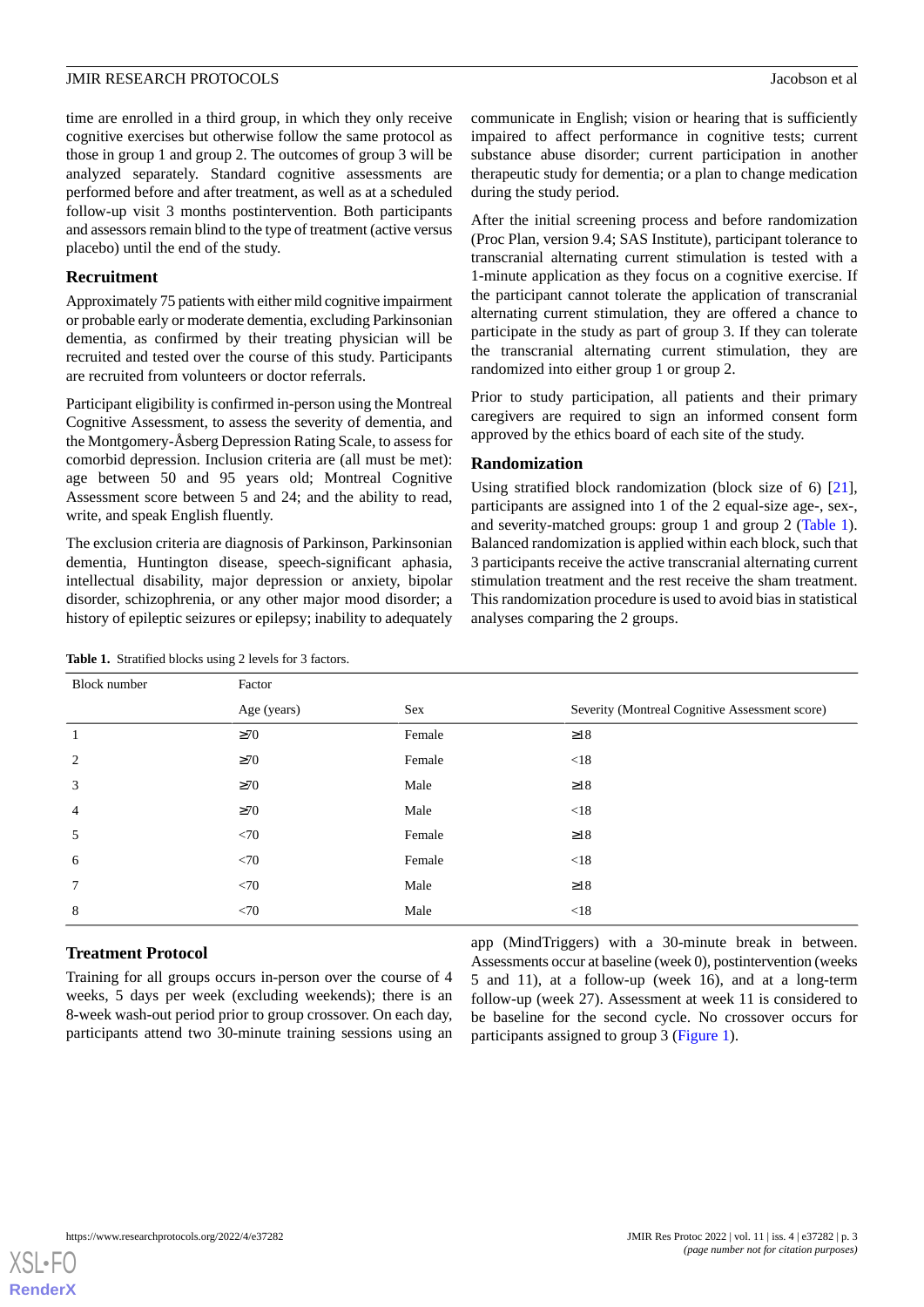<span id="page-3-0"></span>



During a learning or problem-solving task, it has been shown that gamma band waves (brain waves faster than 30 Hz) are generated [\[22](#page-7-4)]. Previous work has suggested the potential of gamma band stimulation to improve cognitive performance in dementia patients [[23\]](#page-7-5), improve working memory [\[24](#page-7-6)], and increase attentiveness [[25\]](#page-7-7). Furthermore, the reduction of intracerebral tau protein burden has been proposed as an added benefit of gamma band stimulation [\[26\]](#page-7-8). Transcranial alternating current stimulation is one such means of gamma band stimulation. Recent work [\[14](#page-6-12)] further supported cognitive improvement in older adults with more sustained improvement in participants who underwent transcranial alternating current stimulation. However, the use of small sample sizes in all studies [[14](#page-6-12)[,23](#page-7-5)-[26\]](#page-7-8) limited the conclusions that could be drawn. Thus, given the benefits of gamma band stimulation, transcranial alternating current stimulation is applied at a frequency of 40 Hz with a current density of 0.04 mA/cm<sup>2</sup>.

Therefore, participants in group 1 and group 2 receive transcranial alternating current stimulation treatment simultaneously with cognitive exercises. The transcranial alternating current stimulation treatment (Model 2001; Soterix Medication) is applied with a sinusoidal waveform at 40 Hz, with a current amplitude of  $-0.75$  mA to 0.75 mA (1.5 mA) peak-to-peak). Electrode placement is measured at the first training session, with the active electrode being placed over the left dorsolateral prefrontal cortex, and the reference electrode being placed on the contralateral supraorbital area.

To prevent unblinding, the auto-sham toggle on the transcranial alternating current stimulation machine is hidden from assessors with a physical barrier. The auto-sham sequence provides the same sensory experience as active transcranial alternating current stimulation by providing a ramp up and down to 1.5 mA at the start of treatment, and again after 10 minutes.

#### **Outcome Measures**

[XSL](http://www.w3.org/Style/XSL)•FO **[RenderX](http://www.renderx.com/)**

At each assessment, 9 tests are conducted over 2 days due to time constraints. The first assessment day comprises the

Wechsler Memory Scale Older Adult Battery [[27\]](#page-7-9), Montgomery-Åsberg Depression Rating Scale, a verbal fluency test for speech analysis, a visual 1-back task [\[28](#page-7-10)], virtual reality navigation [[29\]](#page-7-11), the Neuropsychiatric Inventory Questionnaire, and functional near-infrared spectroscopy. The second assessment day includes electrovestibulography and the Alzheimer Disease Assessment Scale (ADAS) cognitive subscale. An assessor is assigned to each participant and performs all 4 assessments with the assigned participant. Only the study participant and the research personnel designated to administer assessments are present during assessments.

The primary outcomes are the changes in patients' scores from baseline in the Wechsler Memory Scale Older Adult Battery and ADAS cognitive subscale assessments. Alternate forms of the ADAS cognitive subscale word lists are employed at each visit to reduce possible practice effects. The secondary outcomes are change in 1-back, Neuropsychiatric Inventory Questionnaire, and Montgomery-Åsberg Depression Rating Scale performance. The 1-back test presents a sequence of random shapes and participants must recall whether a presented object is a repeat of the previous object [\[28](#page-7-10)]. Neuropsychiatric Inventory Questionnaire is used to assesses neuropsychiatric symptoms and caregiver burden. Finally, to establish the presence of confounding variables, namely mood disorders, Montgomery-Åsberg Depression Rating Scale is evaluated at each assessment. The secondary exploratory outcome measures use a series of physiological monitoring tools to examine physiological changes in study participants before and after the intervention: (1) virtual reality navigation test to assess spatial orientation  $[29]$  $[29]$ ,  $(2)$  electrovestibulography  $[30-32]$  $[30-32]$  $[30-32]$  to assess static and dynamic vestibular response, (3) functional near-infrared spectroscopy (OctaMonas) [\[33\]](#page-7-14) to record prefrontal cortex brain activities, and (4) verbal fluency to evaluate acoustic and linguistic changes ([Table 2](#page-4-0)). It should be noted that the exploratory assessments will only be conducted at the Manitoba site.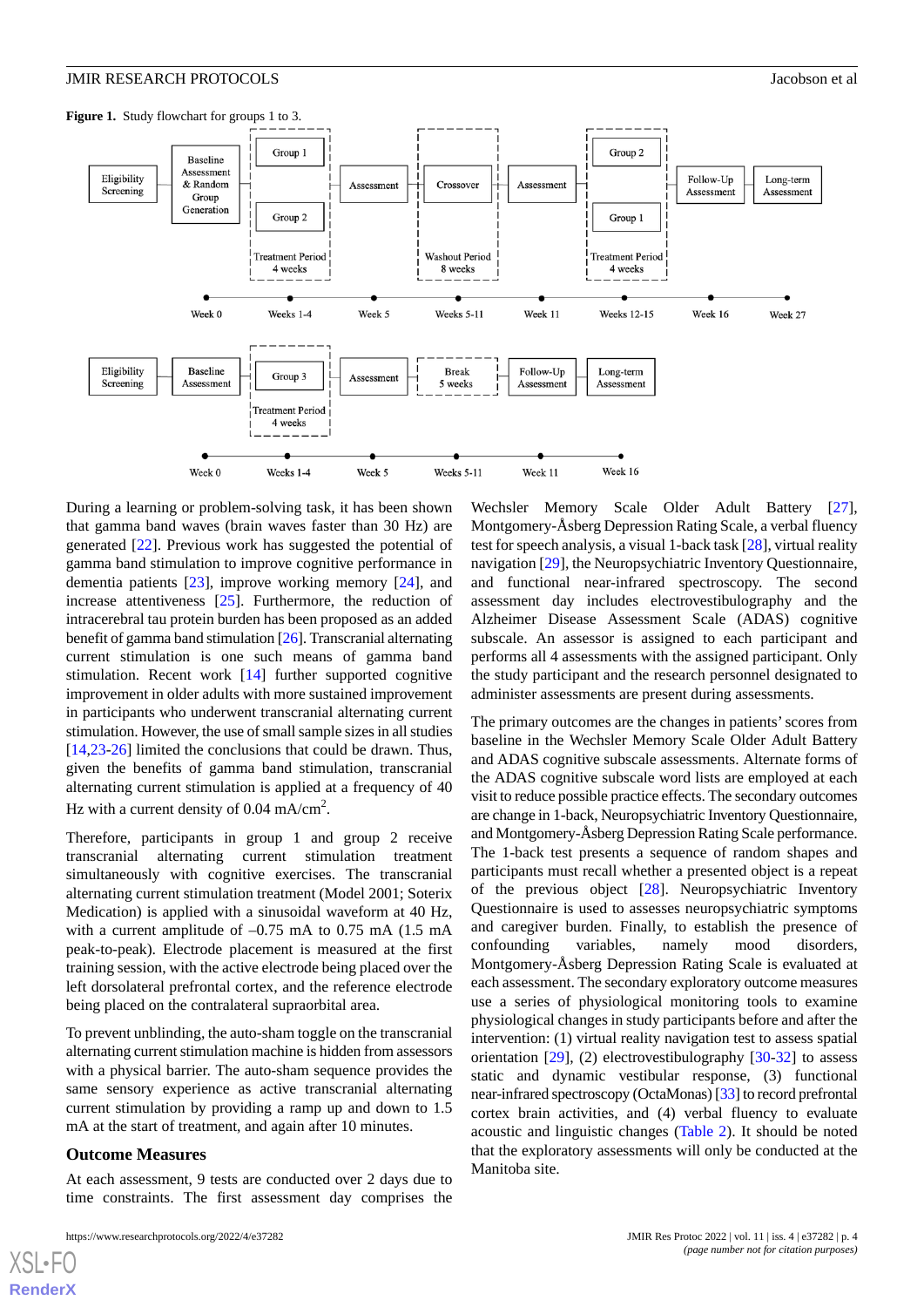<span id="page-4-0"></span>**Table 2.** Study outcome measures.

| Outcome measures                                      | Assessments                                      |  |
|-------------------------------------------------------|--------------------------------------------------|--|
| <b>Primary</b>                                        |                                                  |  |
| Wechsler Memory Scale Older Adult Battery             | Older adult memory                               |  |
| Alzheimer Disease Assessment Scale cognitive subscale | Cognitive dysfunction level in Alzheimer disease |  |
| <b>Secondary</b>                                      |                                                  |  |
| Visual 1-back task                                    | Immediate recall                                 |  |
| Neuropsychiatric Inventory Questionnaire              | Neuropsychiatric symptoms; caregiver burden      |  |
| Montgomery-Åsberg Depression Rating Scale             | Mood disorders                                   |  |
| <b>Exploratory</b>                                    |                                                  |  |
| Functional near-infrared spectroscopy                 | Functional brain activity                        |  |
| Virtual reality navigation                            | Spatial orientation                              |  |
| Electrovestibulography                                | Static and dynamic vestibular response           |  |
| Verbal fluency                                        | Acoustic and linguistic changes                  |  |

# *Virtual Reality Navigation as a Test for Spatial Orientation*

Virtual reality navigation assists in the detection of cognitive impairment by measuring how people orient themselves in an unfamiliar environment [[29\]](#page-7-11). The virtual reality navigation test has two stages of assessment, which are completed on a laptop: (1) target localization from outside a building, and (2) target location inside a building.

## *Electrovestibulography*

Electrovestibulography is a noninvasive recording made from the vestibulo-acoustic system with no motion and with passive whole-body tilt [\[30](#page-7-12)[-32](#page-7-13)]. For this study, measurements are performed before and after treatment in order to assess the ability of electrovestibulography to predict treatment outcomes.

#### *Functional Near-Infrared Spectroscopy*

Functional near-infrared spectroscopy is an optical technique that uses near-infrared light, which is capable of penetrating the scalp, skull, and other brain tissues to reach gray matter, in order to noninvasively monitor functional brain activity by measuring the flow of oxygenated and deoxygenated blood [[33\]](#page-7-14). Its main benefits are portability, noninvasiveness, and relatively high temporal resolution (100 ms) [[33\]](#page-7-14).

#### **Safety Considerations**

The transcranial alternating current stimulation procedure used in this study is of minimal risk, though discomfort may arise. Common adverse effects of transcranial alternating current stimulation include mild headache, facial twitches, itching, redness under the electrodes, and light flashes [\[18](#page-7-0)]. The application of transcranial alternating current stimulation should be stopped if facial twitches or light flashes are experienced by the participant. Participants are asked at each visit if they have experienced any adverse effects from the treatment. Participants' self-assessment of any pain or discomfort from the treatment are also recorded at every visit. To match similar studies [[34\]](#page-7-15), participant transcranial alternating current stimulation sensations are rated on a scale from 1 to 5 at each session, with 1 indicating

no sensations, 2 indicating mild sensations, 3 indicating moderate sensations, 4 indicating strong sensations, and 5 indicating very strong sensations.

Assessment technologies also incur minimal risk. Dizziness may occur during virtual reality navigation, the head band used in functional near-infrared spectroscopy may cause discomfort, and electrovestibulography can result in ear infection if the ears are not properly cleaned after the assessment. In the case of any unexpected issue, or pain and intolerance experienced by a participant, assessments will be halted and risks will be reassessed. All issues will be reported to the appropriate ethics board.

#### **Statistical Analysis**

#### *Sample Size Estimation*

This study will have 2 equal-sized groups, and it is hypothesized that one group's mean will be significantly different from the other's in one primary outcome measure. As such, the sample size for each group can be calculated  $[35]$  $[35]$ . The expected difference and standard deviation for Wechsler Memory Scale Older Adult Battery mean scores between the 2 groups were 20 and 38, respectively, based on the results from a pilot study [[14\]](#page-6-12), from which individuals with a Montreal Cognitive Assessment score <5 were removed. With a test power of 80% and significance of 5%, the minimum sample size was estimated as 58 per group. However, due to the study's crossover design, this number was halved. Allowing for a 5% dropout rate, and 20% transcranial alternating current stimulation intolerance rate [[14\]](#page-6-12), a total of 75 participants should be enrolled across all 3 groups. Of the total participants, approximately 30 are expected to be recruited at the Alberta study site, and the remaining participants are expected to be recruited at the Manitoba study site.

#### **Analysis**

Both parametric and nonparametric statistical techniques will be used. Analysis of the repeated measures crossover data will be performed using fixed and random effect models to investigate different sources of variations in the data set such

[XSL](http://www.w3.org/Style/XSL)•FO **[RenderX](http://www.renderx.com/)**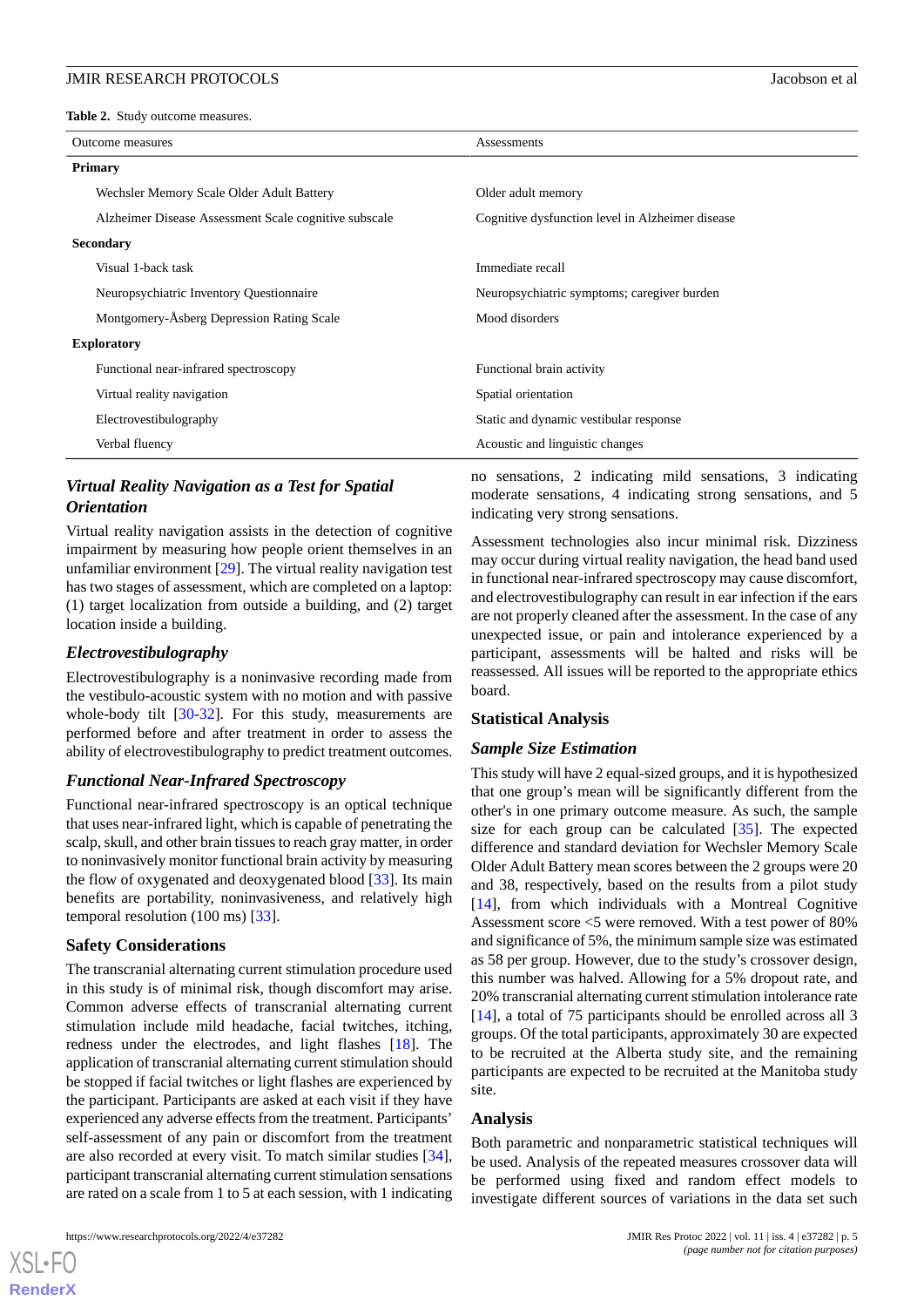as period effect, direct treatment effect, and carryover treatment effects [[36\]](#page-7-17). If raw data are found to not be normally distributed, the Box-Cox transformation will be employed to satisfy the normality assumption needed to perform the analysis [\[37](#page-7-18)].

In addition, the differences between study cycle data of the basic crossover design will be analyzed (that is, the differences between active and sham transcranial alternating current stimulation results). Study cycle data differences are used to transform the repeated measurements crossover design to a completely randomized repeated measurements design. With the transformed repeated measurements completely randomized design, analysis is completed by a univariate split-plot analysis of variance or multivariate (over time) *F* tests [\[38](#page-7-19)]. Should normality be in question due to the relatively small sample size, an alternative approach will be used based on nonparametric tests using ranks [[39\]](#page-7-20). Nonparametric tests will include Wilcoxon rank sum and permutation tests to investigate hypotheses 1 and 2 and examine the absence of carryover effects in the study [\[39](#page-7-20)].

To have a better understanding of the data set, baseline measurements will be used to perform analysis of covariance. As such, the baseline crossover differences of each outcome measure ([Table 2\)](#page-4-0) are regarded as independent explanatory variables and regression of the basic estimators is calculated on said variables [[36\]](#page-7-17).

The abovementioned statistical analysis will be applied to the secondary outcome measures, as well.

#### **Ethics**

Only participants able to give informed consent are recruited into the study. However, because the study population contains those with memory problems, a family member (or legal guardian) will be required to accompany the patient to the initial interview and sign the consent form for all participants.

Should a patient with Alzheimer disease be unable to provide informed consent, the person's guardian, or an authority or other person having that responsibility at law, is required to provide consent to participate in the research on the individual's behalf. Patients are advised that their participation is voluntary and that they are free to withdraw from the study at any stage.

Study data (participant medical and demographic data, treatment records, and assessment results) are maintained on a password-protected database accessible only to active research team members. All participants are assigned code numbers to

ensure anonymity, with study files referencing participant code only. Regular backups of the database are performed and stored on a secure server. Identifying information (name, phone number, address) is not stored on the same system as study data and remains accessible only to staff members who need to contact participants.

Ethical approval for this study was received from the Biomedical Ethics Research Board at the University of Manitoba prior to participant recruitment at the Manitoba study location (HS25171 [B2021:089]). All participants or their legal guardians provide informed consent during the study.

# *Results*

As of February 10, 2022, the study is ongoing: 7 patients have been screened, and all were deemed eligible and enrolled in the study; 4 have completed baseline assessments.

# *Discussion*

This study's design addresses both the short- and long-term effects of transcranial alternating current stimulation in a large study sample, by making comparisons with a sham treatment. Due to the COVID-19 pandemic, recruitment and enrollment slowed as a result of lockdowns imposed by the universities and health authorities.

The major limitation of the protocol is the lack of distinction between transcranial alternating current stimulation effects and cognitive training. A pilot study [[14\]](#page-6-12) showed cognitive improvement in patients with and without active transcranial alternating current stimulation treatment due to the combined effect of personal cognitive training. Thus, the independent effects of active transcranial alternating current stimulation treatment in comparison to sham transcranial alternating current stimulation are not discernible using this protocol. However, given the older age of study participants and often rapid degradation of cognitive function in dementia patients, it is the conscious effort of the research team to support brain stimulation even during sham treatments despite its confounding effect on results.

The study has been progressing as expected. Participants have found transcranial alternating current stimulation treatment to be agreeable and have adhered to outset eligibility criteria. Minor side effects, including fatigue and dizziness, have been appropriately addressed and managed during treatment.

#### **Acknowledgments**

This study has been supported by Mitacs and is conducted in partnership with the Riverview Health Center Foundation (Manitoba) and Aster Gardens (Alberta).

# **Conflicts of Interest**

ZM holds the copyright of the MindTriggers app, which is one of the tools used in this study; however, none of the participants are required to purchase the app because practice is conducted onsite where the app is provided for them.

# **Multimedia Appendix 1**

[XSL](http://www.w3.org/Style/XSL)•FO **[RenderX](http://www.renderx.com/)**

Peer-review reports (1) from Mitacs Accelerate - Funded Internship Projects (Canada).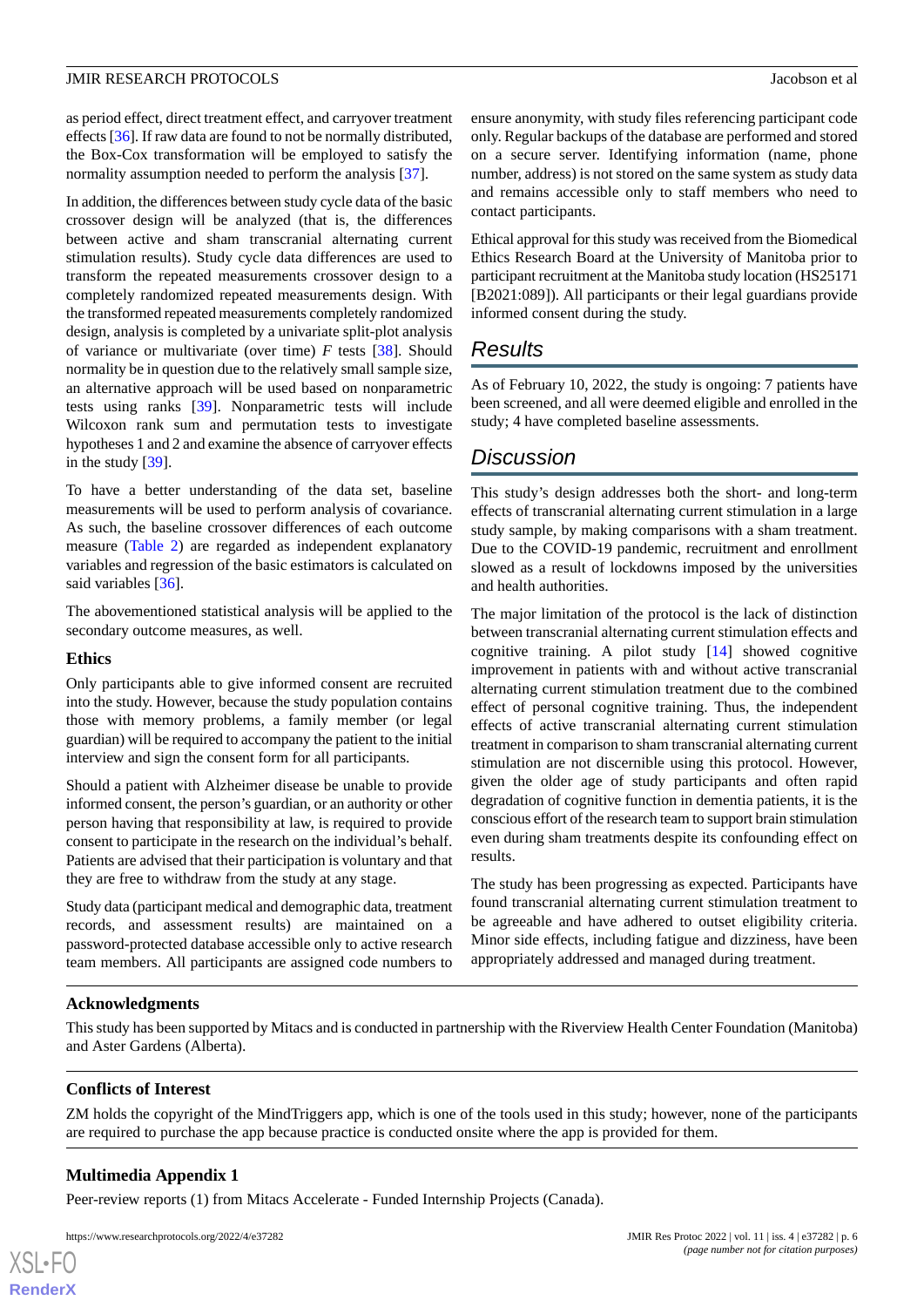[[PDF File \(Adobe PDF File\), 93 KB](https://jmir.org/api/download?alt_name=resprot_v11i4e37282_app1.pdf&filename=c3c80b1a71adc24f50ba01f3e81abc37.pdf)-[Multimedia Appendix 1\]](https://jmir.org/api/download?alt_name=resprot_v11i4e37282_app1.pdf&filename=c3c80b1a71adc24f50ba01f3e81abc37.pdf)

# **Multimedia Appendix 2**

Peer-review reports (2) from Mitacs Accelerate - Funded Internship Projects (Canada). [[PDF File \(Adobe PDF File\), 102 KB](https://jmir.org/api/download?alt_name=resprot_v11i4e37282_app2.pdf&filename=25091fe5136bcda6c95fd00533e0d4ee.pdf)-[Multimedia Appendix 2\]](https://jmir.org/api/download?alt_name=resprot_v11i4e37282_app2.pdf&filename=25091fe5136bcda6c95fd00533e0d4ee.pdf)

# **Multimedia Appendix 3**

CONSORT-eHEALTH checklist (V 1.6.1). [[PDF File \(Adobe PDF File\), 378 KB](https://jmir.org/api/download?alt_name=resprot_v11i4e37282_app3.pdf&filename=e3eaee8dcd1cccbf38e2607000fd1b91.pdf)-[Multimedia Appendix 3\]](https://jmir.org/api/download?alt_name=resprot_v11i4e37282_app3.pdf&filename=e3eaee8dcd1cccbf38e2607000fd1b91.pdf)

# <span id="page-6-0"></span>**References**

- <span id="page-6-1"></span>1. Smith G, Housen P, Yaffe K, Ruff R, Kennison R, Mahncke H, et al. A cognitive training program based on principles of brain plasticity: results from the Improvement in Memory with Plasticity-based Adaptive Cognitive Training (IMPACT) study. J Am Geriatr Soc 2009 Sep;57(4):594-603 [[FREE Full text](http://europepmc.org/abstract/MED/19220558)] [doi: [10.1111/j.1532-5415.2008.02167.x\]](http://dx.doi.org/10.1111/j.1532-5415.2008.02167.x) [Medline: [19220558](http://www.ncbi.nlm.nih.gov/entrez/query.fcgi?cmd=Retrieve&db=PubMed&list_uids=19220558&dopt=Abstract)]
- <span id="page-6-2"></span>2. Boudreaux E. Individual differences and memory aging concerns of older adults. Louisiana State University Digital Commons. 2010. URL: [https://digitalcommons.lsu.edu/gradschool\\_dissertations/1373/](https://digitalcommons.lsu.edu/gradschool_dissertations/1373/) [accessed 2022-04-19]
- <span id="page-6-3"></span>3. Didic M, Barbeau EJ, Felician O, Tramoni E, Guedj E, Poncet M, et al. Which memory system is impaired first in Alzheimer's disease? J Alzheimers Dis 2011;27(1):11-22. [doi: [10.3233/JAD-2011-110557](http://dx.doi.org/10.3233/JAD-2011-110557)] [Medline: [21799246](http://www.ncbi.nlm.nih.gov/entrez/query.fcgi?cmd=Retrieve&db=PubMed&list_uids=21799246&dopt=Abstract)]
- <span id="page-6-4"></span>4. Stern Y. Cognitive reserve in ageing and Alzheimer's disease. Lancet Neurol 2012 Nov;11(11):1006-1012 [[FREE Full text](http://europepmc.org/abstract/MED/23079557)] [doi: [10.1016/S1474-4422\(12\)70191-6](http://dx.doi.org/10.1016/S1474-4422(12)70191-6)] [Medline: [23079557\]](http://www.ncbi.nlm.nih.gov/entrez/query.fcgi?cmd=Retrieve&db=PubMed&list_uids=23079557&dopt=Abstract)
- <span id="page-6-5"></span>5. Baltes P, Baltes M. Psychological perspectives on successful aging: the model of selective optimization with compensation. In: Baltes P, Baltes M, editors. Successful Aging: Perspectives From the Behavioral Sciences. Cambridge: Cambridge University Press; 1990:1-34.
- <span id="page-6-7"></span><span id="page-6-6"></span>6. Reuter-Lorenz P, Jonides J, Smith E, Hartley A, Miller A, Marshuetz C, et al. Age differences in the frontal lateralization of verbal and spatial working memory revealed by PET. J Cogn Neurosci 2000 Jan;12(1):174-187. [doi: [10.1162/089892900561814\]](http://dx.doi.org/10.1162/089892900561814) [Medline: [10769314\]](http://www.ncbi.nlm.nih.gov/entrez/query.fcgi?cmd=Retrieve&db=PubMed&list_uids=10769314&dopt=Abstract)
- 7. Cabeza R, Anderson ND, Locantore JK, McIntosh AR. Aging gracefully: compensatory brain activity in high-performing older adults. Neuroimage 2002 Nov;17(3):1394-1402. [doi: [10.1006/nimg.2002.1280\]](http://dx.doi.org/10.1006/nimg.2002.1280) [Medline: [12414279\]](http://www.ncbi.nlm.nih.gov/entrez/query.fcgi?cmd=Retrieve&db=PubMed&list_uids=12414279&dopt=Abstract)
- <span id="page-6-10"></span>8. Willis SL, Tennstedt SL, Marsiske M, Ball K, Elias J, Koepke KM, et al. Long-term effects of cognitive training on everyday functional outcomes in older adults. JAMA 2006 Dec 20;296(23):2805-2814 [\[FREE Full text\]](http://europepmc.org/abstract/MED/17179457) [doi: [10.1001/jama.296.23.2805\]](http://dx.doi.org/10.1001/jama.296.23.2805) [Medline: [17179457\]](http://www.ncbi.nlm.nih.gov/entrez/query.fcgi?cmd=Retrieve&db=PubMed&list_uids=17179457&dopt=Abstract)
- <span id="page-6-9"></span><span id="page-6-8"></span>9. Garcia-Campuzano MT, Virues-Ortega J, Smith S, Moussavi Z. Effect of cognitive training targeting associative memory in the elderly: a small randomized trial and a longitudinal evaluation. J Am Geriatr Soc 2013 Dec 12;61(12):2252-2254. [doi: [10.1111/jgs.12574](http://dx.doi.org/10.1111/jgs.12574)] [Medline: [24329837](http://www.ncbi.nlm.nih.gov/entrez/query.fcgi?cmd=Retrieve&db=PubMed&list_uids=24329837&dopt=Abstract)]
- <span id="page-6-11"></span>10. Park D, Bischof G. The aging mind: neuroplasticity in response to cognitive training. Dialogues Clin Neurosci 2013 Mar;15(1):109-119 [[FREE Full text\]](http://europepmc.org/abstract/MED/23576894) [Medline: [23576894\]](http://www.ncbi.nlm.nih.gov/entrez/query.fcgi?cmd=Retrieve&db=PubMed&list_uids=23576894&dopt=Abstract)
- 11. Stojanoski B, Lyons KM, Pearce AA, Owen AM. Targeted training: converging evidence against the transferable benefits of online brain training on cognitive function. Neuropsychologia 2018 Aug;117:541-550. [doi: [10.1016/j.neuropsychologia.2018.07.013\]](http://dx.doi.org/10.1016/j.neuropsychologia.2018.07.013) [Medline: [30009838](http://www.ncbi.nlm.nih.gov/entrez/query.fcgi?cmd=Retrieve&db=PubMed&list_uids=30009838&dopt=Abstract)]
- <span id="page-6-12"></span>12. Garcia-Campuzano M. Investigating the effect of associative memory exercises in aging populations. University of Manitoba Librairies. 2013. URL: <https://mspace.lib.umanitoba.ca/xmlui/handle/1993/30819> [accessed 2022-04-19]
- <span id="page-6-13"></span>13. Kehler L, Francisco C, Uehara M, Moussavi Z. The effect of transcranial alternating current stimulation (tACS) on cognitive function in older adults with dementia. 2020 Jul Presented at: Annual International Conference IEEE Engineering Medical Biology Society; July 20-24, 2020; Virtual p. 3649-3653. [doi: [10.1109/embc44109.2020.9175903](http://dx.doi.org/10.1109/embc44109.2020.9175903)]
- <span id="page-6-14"></span>14. Moussavi Z, Kimura K, Kehler L, de Oliveira Francisco C, Lithgow B. A novel program to improve cognitive function in individuals with dementia using transcranial alternating current stimulation (tACS) and tutored cognitive exercises. Front Aging 2021 Mar 12;2:1-11. [doi: [10.3389/fragi.2021.632545](http://dx.doi.org/10.3389/fragi.2021.632545)]
- <span id="page-6-15"></span>15. Antal A, Paulus W. Transcranial alternating current stimulation (tACS). Front Hum Neurosci 2013;7:317-314 [[FREE Full](https://doi.org/10.3389/fnhum.2013.00317) [text](https://doi.org/10.3389/fnhum.2013.00317)] [doi: [10.3389/fnhum.2013.00317\]](http://dx.doi.org/10.3389/fnhum.2013.00317) [Medline: [23825454\]](http://www.ncbi.nlm.nih.gov/entrez/query.fcgi?cmd=Retrieve&db=PubMed&list_uids=23825454&dopt=Abstract)
- 16. Thut G, Bergmann T, Fröhlich F, Soekadar S, Brittain J, Valero-Cabré A, et al. Guiding transcranial brain stimulation by EEG/MEG to interact with ongoing brain activity and associated functions: A position paper. Clin Neurophysiol 2017 May;128(5):843-857 [\[FREE Full text\]](http://europepmc.org/abstract/MED/28233641) [doi: [10.1016/j.clinph.2017.01.003\]](http://dx.doi.org/10.1016/j.clinph.2017.01.003) [Medline: [28233641\]](http://www.ncbi.nlm.nih.gov/entrez/query.fcgi?cmd=Retrieve&db=PubMed&list_uids=28233641&dopt=Abstract)
- 17. Neuling T, Rach S, Herrmann CS. Orchestrating neuronal networks: sustained after-effects of transcranial alternating current stimulation depend upon brain states. Front Hum Neurosci 2013;7:161-112 [[FREE Full text](https://doi.org/10.3389/fnhum.2013.00161)] [doi: [10.3389/fnhum.2013.00161\]](http://dx.doi.org/10.3389/fnhum.2013.00161) [Medline: [23641206](http://www.ncbi.nlm.nih.gov/entrez/query.fcgi?cmd=Retrieve&db=PubMed&list_uids=23641206&dopt=Abstract)]

[XSL](http://www.w3.org/Style/XSL)•FO **[RenderX](http://www.renderx.com/)**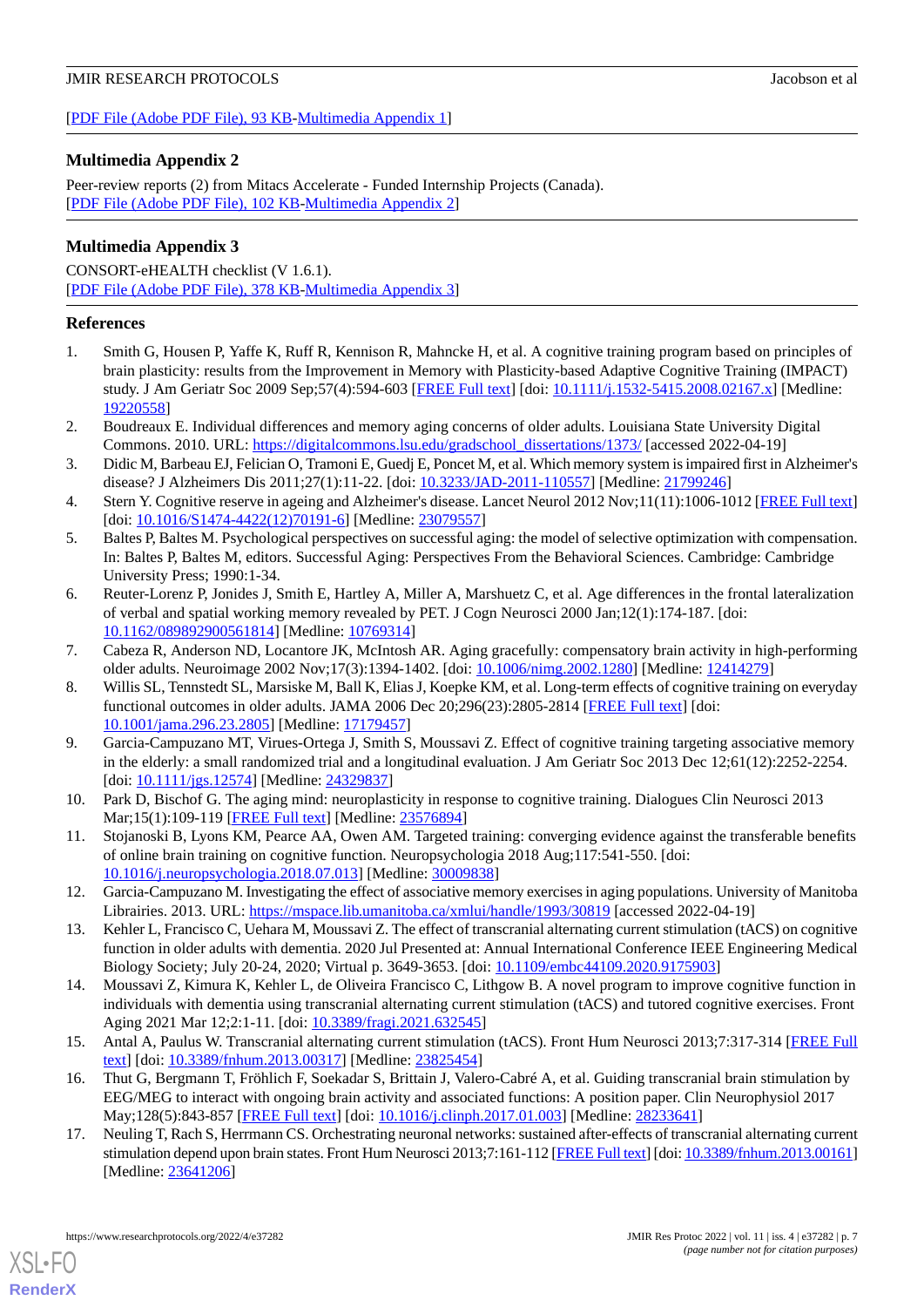- <span id="page-7-0"></span>18. Bland NS, Sale MV. Current challenges: the ups and downs of tACS. Exp Brain Res 2019 Dec 16;237(12):3071-3088. [doi: [10.1007/s00221-019-05666-0](http://dx.doi.org/10.1007/s00221-019-05666-0)] [Medline: [31620829\]](http://www.ncbi.nlm.nih.gov/entrez/query.fcgi?cmd=Retrieve&db=PubMed&list_uids=31620829&dopt=Abstract)
- <span id="page-7-2"></span><span id="page-7-1"></span>19. Kensinger EA, Shearer DK, Locascio JJ, Growdon JH, Corkin S. Working memory in mild Alzheimer's disease and early Parkinson's disease. Neuropsychology 2003 Apr;17(2):230-239. [doi: [10.1037/0894-4105.17.2.230](http://dx.doi.org/10.1037/0894-4105.17.2.230)] [Medline: [12803428](http://www.ncbi.nlm.nih.gov/entrez/query.fcgi?cmd=Retrieve&db=PubMed&list_uids=12803428&dopt=Abstract)]
- 20. Nasreddine ZS, Phillips NA, Bédirian V, Charbonneau S, Whitehead V, Collin I, et al. The Montreal cognitive assessment, MoCA: a brief screening tool for mild cognitive impairment. J Am Geriatr Soc 2005 Apr;53(4):695-699. [doi: [10.1111/j.1532-5415.2005.53221.x\]](http://dx.doi.org/10.1111/j.1532-5415.2005.53221.x) [Medline: [15817019\]](http://www.ncbi.nlm.nih.gov/entrez/query.fcgi?cmd=Retrieve&db=PubMed&list_uids=15817019&dopt=Abstract)
- <span id="page-7-4"></span><span id="page-7-3"></span>21. Suresh K. An overview of randomization techniques: an unbiased assessment of outcome in clinical research. J Hum Reprod Sci 2011 Jan;4(1):8-11 [\[FREE Full text](http://www.jhrsonline.org/article.asp?issn=0974-1208;year=2011;volume=4;issue=1;spage=8;epage=11;aulast=Suresh)] [doi: [10.4103/0974-1208.82352\]](http://dx.doi.org/10.4103/0974-1208.82352) [Medline: [21772732\]](http://www.ncbi.nlm.nih.gov/entrez/query.fcgi?cmd=Retrieve&db=PubMed&list_uids=21772732&dopt=Abstract)
- <span id="page-7-5"></span>22. Vidal JR, Chaumon M, O'Regan JK, Tallon-Baudry C. Visual grouping and the focusing of attention induce gamma-band oscillations at different frequencies in human magnetoencephalogram signals. J Cogn Neurosci 2006 Nov;18(11):1850-1862. [doi: [10.1162/jocn.2006.18.11.1850](http://dx.doi.org/10.1162/jocn.2006.18.11.1850)] [Medline: [17069476](http://www.ncbi.nlm.nih.gov/entrez/query.fcgi?cmd=Retrieve&db=PubMed&list_uids=17069476&dopt=Abstract)]
- <span id="page-7-6"></span>23. da Silva V, Ribeiro A, Dos Santos V, Nardi A, King A, Calomeni M. Stimulation by light and sound: therapeutics effects in humans. systematic review. Clin Pract Epidemiol Ment Health 2015 Jun;11:150-154 [[FREE Full text\]](http://europepmc.org/abstract/MED/26161130) [doi: [10.2174/1745017901511010150\]](http://dx.doi.org/10.2174/1745017901511010150) [Medline: [26161130\]](http://www.ncbi.nlm.nih.gov/entrez/query.fcgi?cmd=Retrieve&db=PubMed&list_uids=26161130&dopt=Abstract)
- <span id="page-7-7"></span>24. Hoy KE, Bailey N, Arnold S, Windsor K, John J, Daskalakis ZJ, et al. The effect of γ-tACS on working memory performance in healthy controls. Brain Cogn 2015 Dec;101:51-56. [doi: [10.1016/j.bandc.2015.11.002\]](http://dx.doi.org/10.1016/j.bandc.2015.11.002) [Medline: [26580743](http://www.ncbi.nlm.nih.gov/entrez/query.fcgi?cmd=Retrieve&db=PubMed&list_uids=26580743&dopt=Abstract)]
- <span id="page-7-8"></span>25. Hopfinger J, Parsons J, Fröhlich F. Differential effects of 10-Hz and 40-Hz transcranial alternating current stimulation (tACS) on endogenous versus exogenous attention. Cogn Neurosci 2017 Apr;8(2):102-111. [doi: [10.1080/17588928.2016.1194261\]](http://dx.doi.org/10.1080/17588928.2016.1194261) [Medline: [27297977\]](http://www.ncbi.nlm.nih.gov/entrez/query.fcgi?cmd=Retrieve&db=PubMed&list_uids=27297977&dopt=Abstract)
- <span id="page-7-9"></span>26. Dhaynaut M, Cappon D, Paciorek R, Macone J, Connor A, Guehl N, et al. Effect of modulating gamma oscillations using tACS. Clinial Trials. URL:<https://clinicaltrials.gov/ct2/show/NCT03412604> [accessed 2022-04-19]
- <span id="page-7-10"></span>27. Cullum C, Larrabee G. WAIS-IV use in neuropsychological assessment. In: Weiss L, Saklofske D, Coalson D, Raiford S, editors. WAIS-IV Clinical Use and Interpretation. London: Elsevier; 2010:167-187.
- <span id="page-7-12"></span><span id="page-7-11"></span>28. Owen AM, McMillan KM, Laird AR, Bullmore E. N-back working memory paradigm: a meta-analysis of normative functional neuroimaging studies. Hum Brain Mapp 2005 May;25(1):46-59 [[FREE Full text](http://europepmc.org/abstract/MED/15846822)] [doi: [10.1002/hbm.20131\]](http://dx.doi.org/10.1002/hbm.20131) [Medline: [15846822](http://www.ncbi.nlm.nih.gov/entrez/query.fcgi?cmd=Retrieve&db=PubMed&list_uids=15846822&dopt=Abstract)]
- 29. Byagowi A, Mohaddes D, Moussavi Z. Design and application of a novel virtual reality navigational technology (VRNChair). J Exp Neurosci 2014;8:7-14 [[FREE Full text](https://journals.sagepub.com/doi/10.4137/JEN.S13448?url_ver=Z39.88-2003&rfr_id=ori:rid:crossref.org&rfr_dat=cr_pub%3dpubmed)] [doi: [10.4137/JEN.S13448](http://dx.doi.org/10.4137/JEN.S13448)] [Medline: [25161366\]](http://www.ncbi.nlm.nih.gov/entrez/query.fcgi?cmd=Retrieve&db=PubMed&list_uids=25161366&dopt=Abstract)
- <span id="page-7-13"></span>30. Lithgow B. A methodology for detecting field potentials from the external ear canal: NEER and EVestG. Ann Biomed Eng 2012 Aug;40(8):1835-1850 [[FREE Full text](http://europepmc.org/abstract/MED/22318395)] [doi: [10.1007/s10439-012-0526-3](http://dx.doi.org/10.1007/s10439-012-0526-3)] [Medline: [22318395](http://www.ncbi.nlm.nih.gov/entrez/query.fcgi?cmd=Retrieve&db=PubMed&list_uids=22318395&dopt=Abstract)]
- <span id="page-7-14"></span>31. Lithgow BJ, Garrett AL, Moussavi ZM, Gurvich C, Kulkarni J, Maller JJ, et al. Major depression and electrovestibulography. World J Biol Psychiatry 2015 Mar 27;16(5):334-350. [doi: [10.3109/15622975.2015.1014410](http://dx.doi.org/10.3109/15622975.2015.1014410)] [Medline: [25815564](http://www.ncbi.nlm.nih.gov/entrez/query.fcgi?cmd=Retrieve&db=PubMed&list_uids=25815564&dopt=Abstract)]
- <span id="page-7-15"></span>32. Lithgow BJ, Moussavi Z, Gurvich C, Kulkarni J, Maller JJ, Fitzgerald PB. Bipolar disorder in the balance. Eur Arch Psychiatry Clin Neurosci 2019 Oct;269(7):761-775. [doi: [10.1007/s00406-018-0935-x\]](http://dx.doi.org/10.1007/s00406-018-0935-x) [Medline: [30083956](http://www.ncbi.nlm.nih.gov/entrez/query.fcgi?cmd=Retrieve&db=PubMed&list_uids=30083956&dopt=Abstract)]
- <span id="page-7-16"></span>33. Chen W, Wagner J, Heugel N, Sugar J, Lee Y, Conant L, et al. Functional near-infrared spectroscopy and its clinical application in the field of neuroscience: advances and future directions. Front Neurosci 2020;14:724 [[FREE Full text](https://doi.org/10.3389/fnins.2020.00724)] [doi: [10.3389/fnins.2020.00724\]](http://dx.doi.org/10.3389/fnins.2020.00724) [Medline: [32742257\]](http://www.ncbi.nlm.nih.gov/entrez/query.fcgi?cmd=Retrieve&db=PubMed&list_uids=32742257&dopt=Abstract)
- <span id="page-7-18"></span><span id="page-7-17"></span>34. Benussi A, Cantoni V, Cotelli MS, Cotelli M, Brattini C, Datta A, et al. Exposure to gamma tACS in Alzheimer's disease: a randomized, double-blind, sham-controlled, crossover, pilot study. Brain Stimul 2021;14(3):531-540 [[FREE Full text\]](https://linkinghub.elsevier.com/retrieve/pii/S1935-861X(21)00058-9) [doi: [10.1016/j.brs.2021.03.007](http://dx.doi.org/10.1016/j.brs.2021.03.007)] [Medline: [33762220\]](http://www.ncbi.nlm.nih.gov/entrez/query.fcgi?cmd=Retrieve&db=PubMed&list_uids=33762220&dopt=Abstract)
- <span id="page-7-19"></span>35. Guo Y, Logan H, Glueck D, Muller K. Selecting a sample size for studies with repeated measures. BMC Med Res Methodol 2013 Jul 31;13:100 [[FREE Full text](https://bmcmedresmethodol.biomedcentral.com/articles/10.1186/1471-2288-13-100)] [doi: [10.1186/1471-2288-13-100\]](http://dx.doi.org/10.1186/1471-2288-13-100) [Medline: [23902644](http://www.ncbi.nlm.nih.gov/entrez/query.fcgi?cmd=Retrieve&db=PubMed&list_uids=23902644&dopt=Abstract)]
- <span id="page-7-20"></span>36. Senn S. Cross-over Trials in Clinical Research. 2nd edition. West Sussex: John Wiley and Sons Ltd; 2002.
- 37. Wallenstein S, Fisher AC. The analysis of the two-period repeated measurements crossover design with application to clinical trials. Biometrics 1977 Mar;33(1):261-269. [doi: [10.2307/2529321](http://dx.doi.org/10.2307/2529321)] [Medline: [843578](http://www.ncbi.nlm.nih.gov/entrez/query.fcgi?cmd=Retrieve&db=PubMed&list_uids=843578&dopt=Abstract)]
- 38. Freeman PR. The performance of the two-stage analysis of two-treatment, two-period crossover trials. Stat Med 1989 Dec;8(12):1421-1432. [doi: [10.1002/sim.4780081202\]](http://dx.doi.org/10.1002/sim.4780081202) [Medline: [2616932\]](http://www.ncbi.nlm.nih.gov/entrez/query.fcgi?cmd=Retrieve&db=PubMed&list_uids=2616932&dopt=Abstract)
- 39. Johnson WD, Grender JM. Multivariate nonparametric analysis for the two-period crossover design with application in clinical trials. J Biopharm Stat 1993 Mar;3(1):1-12. [doi: [10.1080/10543409308835045\]](http://dx.doi.org/10.1080/10543409308835045) [Medline: [8485530\]](http://www.ncbi.nlm.nih.gov/entrez/query.fcgi?cmd=Retrieve&db=PubMed&list_uids=8485530&dopt=Abstract)

# **Abbreviations**

**ADAS:** Alzheimer Disease Assessment Scale